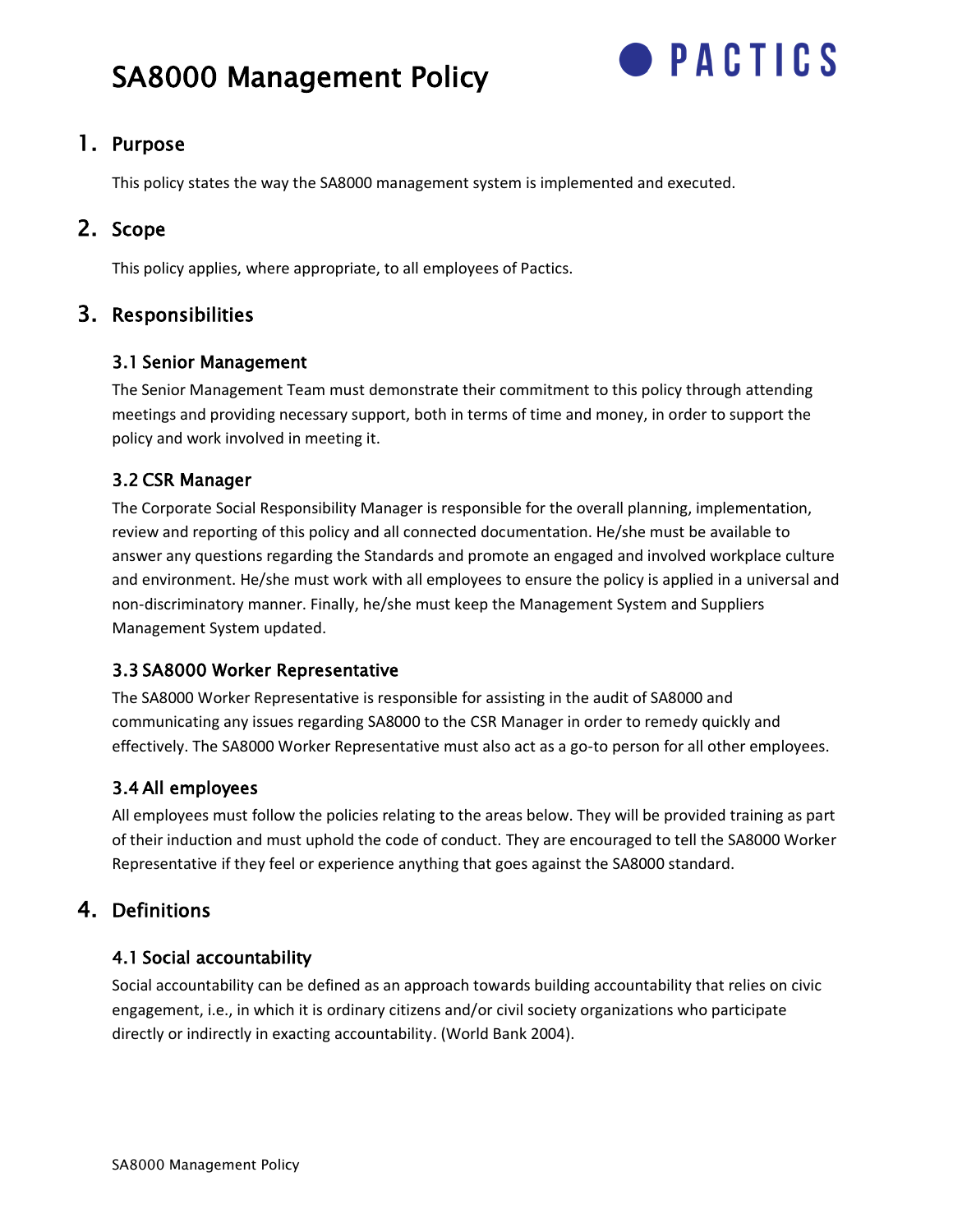## 4.2 SA8000

International workplace-quality standard based on the concept of social accountability, its major objective is to ensure application of ethical practices in hiring and treatment of employees and in production of goods and services.

# 5. Policy

## 5.1 Social Accountability

Pactics sees social accountability as an integral component of our day to day working and doing business, to benefit Pactics employees and stakeholders, as well as the communities where we work.

As part of our operations we have committed ourselves to conform to all requirements of the SA8000 standard. This means we will comply with national and other applicable laws and other requirements to which the company subscribes, and to respect the international instruments and their interpretation related to SA8000.

To ensure continuous improvement and up-to-date policy, we will review documents and practice regularly, whilst taking into consideration changes in legislation.

Finally we will make sure all policies related to social accountability are effectively documented, implemented, maintained, communicated, and made accessible in a comprehensible form to all personnel, including directors, executives, management, supervisors, and staff, whether directly employed by, contracted with, or otherwise representing the company.

Our policy will be made publicly available in an effective form and manner to interested parties, upon request.

## 5.2 Managing SA8000

## 5.2.1 Management Tools

Pactics has installed the following tools to manage the implementation of SA8000:

- Annual Calendar
- Internal Audits
- Social Performance Team
- SA8000 Meetings

#### 5.2.2 Annual planning

Pactics keeps an Annual Planning calendar with all major auditing and reviewing activities, as well as training and drills. The calendar is managed by the CSR Manager and distributed to all members of the Management Team.

The CSR Manager will prompt all managers involved in annual activities arising from the calendar in due time and will call for a meeting.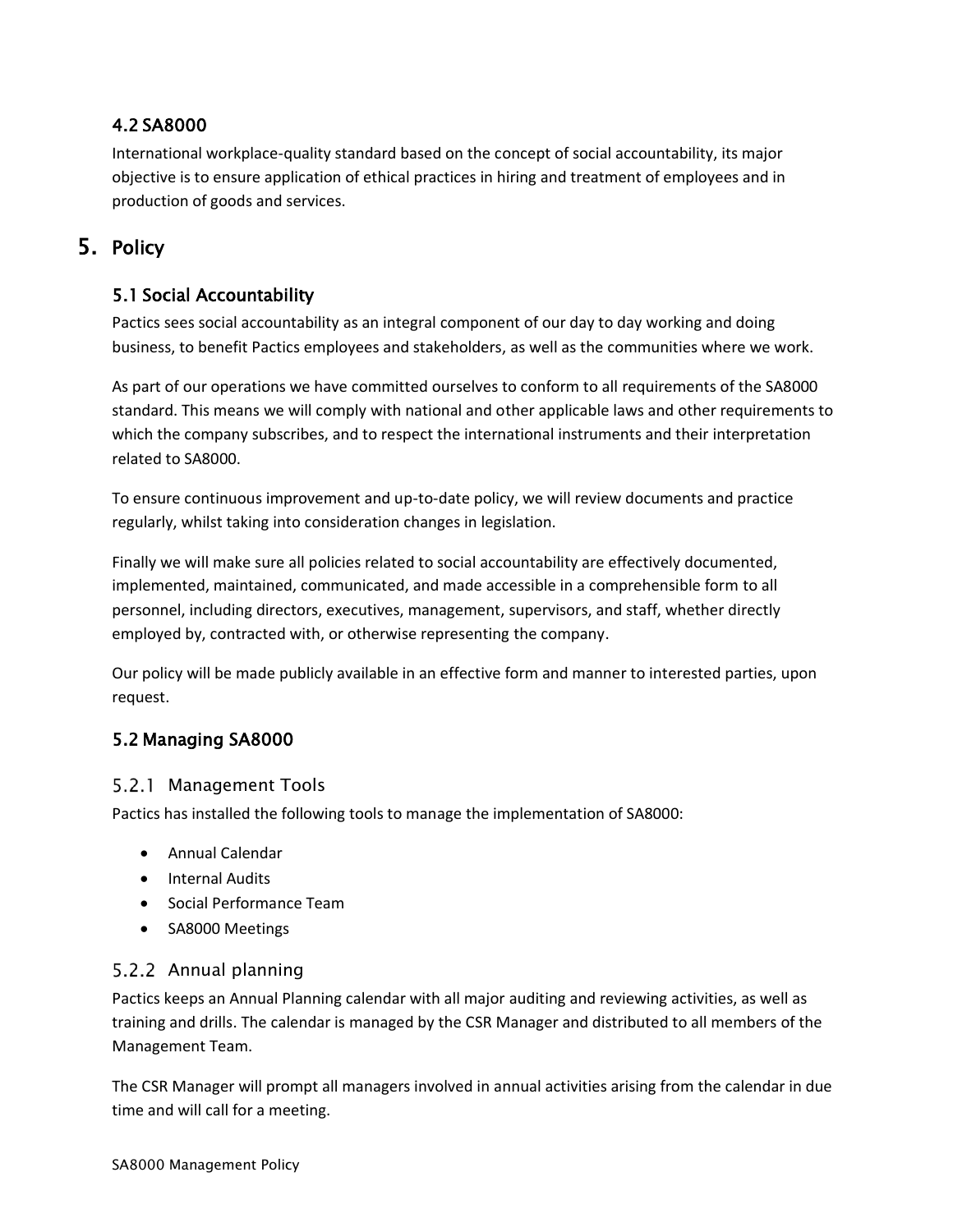## 5.2.3 Social Performance Team

The Social Performance Team monitors the implementation of the SA8000 standard in the company. The SPT meets every two weeks to discuss different parts of the SA8000 standard. The SPT will also do "factory tours", which are audits of the actual situation in the factory.

The SPT is chaired by the CSR Manager and therefore the CSR Manager is responsible for planning and implementing the results of the SPT meetings.

#### 5.2.4 Health & Safety Team

The H&S team monitors the Health & Safety regulation at Pactics. The H&S Team meets every two weeks to discuss the H&S situation in the factory. They will also do regular factory tours to check whether all H&S policies, procedures and regulation are correctly implemented (see Health & Safety Management Policy).

#### 5.2.5 Corrective Action Plans

Corrective Action Plans are designed based on analysis of a situation that is not compliant with SA8000. In case during an audit or review non-compliance is detected, a Corrective Action Plan will be written. The owner of the plan is the manager of the department where the non-compliance has been detected.

#### 5.2.6 Review in Audits

After the implementation of Corrective Action Plans, the CSR Manager will perform a verification whether the implementation was done timely and correctly, and whether the non-conformity has been resolved.

During weekly Health & Safety meetings and scheduled audits, the effect of the Corrective Action will be monitored, and adjusted through new Corrective Action Plans where necessary.

## 6. Related documents and forms

P-QC500-822 Internal Audits

F-QC500-830 Corrective Action Request

F-822-003 Internal audit plan & report